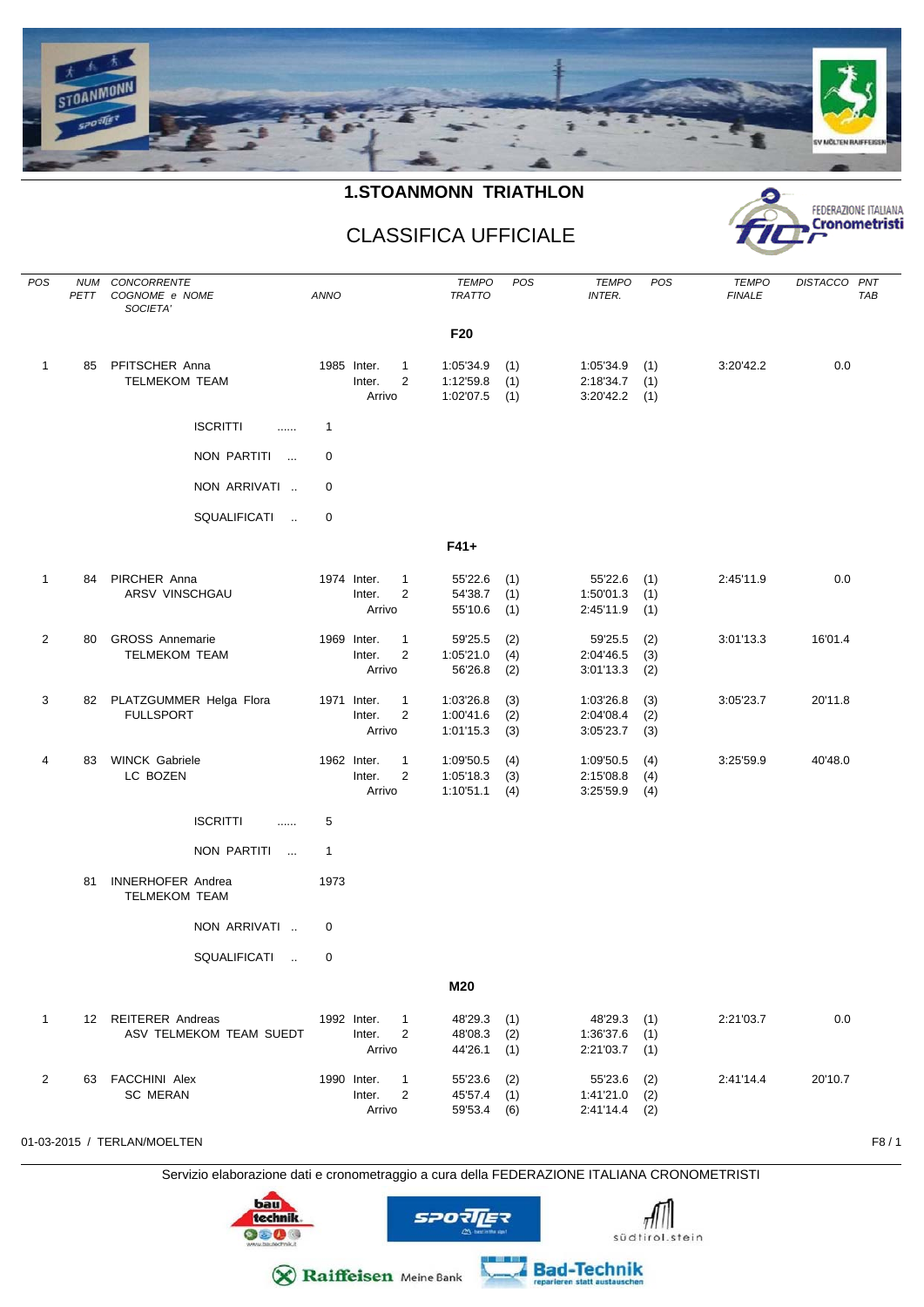| POS            | <b>NUM</b><br>PETT | CONCORRENTE<br>COGNOME e NOME<br>SOCIETA'     | <b>ANNO</b> |                                 |                                | <b>TEMPO</b><br><b>TRATTO</b>       | POS               | <b>TEMPO</b><br><b>INTER.</b>       | POS               | <b>TEMPO</b><br><b>FINALE</b> | DISTACCO PNT<br>TAB |  |
|----------------|--------------------|-----------------------------------------------|-------------|---------------------------------|--------------------------------|-------------------------------------|-------------------|-------------------------------------|-------------------|-------------------------------|---------------------|--|
| 3              | 26                 | <b>MITTERER David</b><br>ARSV VINSCHGAU       |             | 1990 Inter.<br>Inter.<br>Arrivo | $\mathbf{1}$<br>$\overline{2}$ | 59'49.5<br>55'24.4<br>51'43.0       | (6)<br>(4)<br>(2) | 59'49.5<br>1:55'13.9<br>2:46'56.9   | (6)<br>(5)<br>(3) | 2:46'56.9                     | 25'53.2             |  |
| 4              | 58                 | <b>SPOEGLER Thomas</b>                        |             | 1992 Inter.<br>Inter.<br>Arrivo | $\mathbf{1}$<br>$\overline{2}$ | 56'34.5<br>56'35.7<br>56'15.2       | (3)<br>(6)<br>(5) | 56'34.5<br>1:53'10.2<br>2:49'25.4   | (3)<br>(3)<br>(4) | 2:49'25.4                     | 28'21.7             |  |
| 5              |                    | 24 PLACK Benjamin<br>Ötzi Biketeam            |             | 1991 Inter.<br>Inter.<br>Arrivo | $\mathbf{1}$<br>$\overline{2}$ | 1:00'34.3<br>55'09.6<br>53'46.9     | (7)<br>(3)<br>(3) | 1:00'34.3<br>1:55'43.9<br>2:49'30.8 | (7)<br>(6)<br>(5) | 2:49'30.8                     | 28'27.1             |  |
| 6              |                    | 17 SPISS Moritz<br><b>TELMEKOM TEAM</b>       |             | 1985 Inter.<br>Inter.<br>Arrivo | $\mathbf{1}$<br>$\overline{2}$ | 58'43.0<br>56'25.9<br>55'25.8       | (4)<br>(5)<br>(4) | 58'43.0<br>1:55'08.9<br>2:50'34.7   | (4)<br>(4)<br>(6) | 2:50'34.7                     | 29'31.0             |  |
| $\overline{7}$ | 41                 | SONNERER Alexander                            |             | 1990 Inter.<br>Inter.<br>Arrivo | 1<br>$\overline{2}$            | 59'32.9<br>57'12.2<br>1:09'28.8     | (5)<br>(7)<br>(8) | 59'32.9<br>1:56'45.1<br>3:06'13.9   | (5)<br>(7)<br>(7) | 3:06'13.9                     | 45'10.2             |  |
| 8              | 45                 | SLANZI GAMPER Marc                            |             | 1990 Inter.<br>Inter.<br>Arrivo | $\mathbf{1}$<br>$\overline{2}$ | 1:02'09.0<br>1:05'05.3<br>1:00'22.1 | (8)<br>(8)<br>(7) | 1:02'09.0<br>2:07'14.3<br>3:07'36.4 | (8)<br>(8)<br>(8) | 3:07'36.4                     | 46'32.7             |  |
| 9              | 21                 | NIEDERSTAETTER Peter<br>Moto Team Meran       |             | 1991 Inter.<br>Inter.<br>Arrivo | $\mathbf{1}$<br>$\overline{2}$ | 1:07'08.2<br>1:14'09.2<br>1:32'09.8 | (9)<br>(9)<br>(9) | 1:07'08.2<br>2:21'17.4<br>3:53'27.2 | (9)<br>(9)<br>(9) | 3:53'27.2                     | 1:32'23.5           |  |
|                |                    | <b>ISCRITTI</b><br>$\cdots$                   | 12          |                                 |                                |                                     |                   |                                     |                   |                               |                     |  |
|                |                    | NON PARTITI<br>$\overline{\phantom{a}}$       | 3           |                                 |                                |                                     |                   |                                     |                   |                               |                     |  |
|                | 4                  | <b>HUBER Andreas</b><br>Team Chiemgau EDV (D) | 1986        |                                 |                                |                                     |                   |                                     |                   |                               |                     |  |
|                | 28                 | <b>HOFER Christian</b><br>LC BOZEN            | 1985        |                                 |                                |                                     |                   |                                     |                   |                               |                     |  |
|                | 54                 | <b>TONNER Sebastian</b><br>ARSV VINSCHGAU     | 1987        |                                 |                                |                                     |                   |                                     |                   |                               |                     |  |
|                |                    | NON ARRIVATI                                  | 0           |                                 |                                |                                     |                   |                                     |                   |                               |                     |  |
|                |                    | SQUALIFICATI<br>$\sim$                        | 0           |                                 |                                |                                     |                   |                                     |                   |                               |                     |  |
|                |                    |                                               |             |                                 |                                | <b>M30</b>                          |                   |                                     |                   |                               |                     |  |
| $\mathbf{1}$   |                    | 1 GOETSCH Phillip<br>La Bogn da Nia           |             | 1984 Inter.<br>Inter.<br>Arrivo | $\mathbf{1}$<br>$\overline{2}$ | 43'24.9<br>41'44.1<br>41'29.7       | (1)<br>(1)<br>(1) | 43'24.9<br>1:25'09.0<br>2:06'38.7   | (1)<br>(1)<br>(1) | 2:06'38.7                     | 0.0                 |  |
| $\overline{2}$ | 39                 | FORNI Alessandro<br>L'arcobaleno              |             | 1980 Inter.<br>Inter.<br>Arrivo | $\mathbf{1}$<br>$\overline{2}$ | 53'27.5<br>45'32.5<br>45'51.0       | (3)<br>(2)<br>(2) | 53'27.5<br>1:39'00.0<br>2:24'51.0   | (3)<br>(2)<br>(2) | 2:24'51.0                     | 18'12.3             |  |
| 3              |                    | 53 WOHLFARTER Kurt<br>SUNSHINE RACERS NALS    |             | 1979 Inter.<br>Inter.<br>Arrivo | $\mathbf{1}$<br>2              | 55'24.6<br>45'55.3<br>50'02.1       | (4)<br>(3)<br>(3) | 55'24.6<br>1:41'19.9<br>2:31'22.0   | (4)<br>(3)<br>(3) | 2:31'22.0                     | 24'43.3             |  |
| 4              |                    | 22 NODARI Christian<br>TRIATHLON BERGAMO      |             | 1979 Inter.<br>Inter.<br>Arrivo | $\mathbf{1}$<br>$\overline{2}$ | 55'42.9<br>54'55.0<br>50'08.5       | (5)<br>(7)<br>(4) | 55'42.9<br>1:50'37.9<br>2:40'46.4   | (5)<br>(5)<br>(4) | 2:40'46.4                     | 34'07.7             |  |
| 5              |                    | 47 RIGHI Patrik<br><b>TELMEKOM TEAM</b>       |             | 1978 Inter.<br>Inter.<br>Arrivo | $\mathbf{1}$<br>2              | 52'11.0<br>54'33.0<br>55'20.1       | (2)<br>(6)<br>(6) | 52'11.0<br>1:46'44.0<br>2:42'04.1   | (2)<br>(4)<br>(5) | 2:42'04.1                     | 35'25.4             |  |
| 6              | 37                 | FRITZ Arthur<br>ARSV VINSCHGAU                |             | 1976 Inter.<br>Inter.<br>Arrivo | $\mathbf{1}$<br>$\overline{2}$ | 58'01.7<br>54'25.2<br>53'14.3       | (7)<br>(5)<br>(5) | 58'01.7<br>1:52'26.9<br>2:45'41.2   | (7)<br>(7)<br>(6) | 2:45'41.2                     | 39'02.5             |  |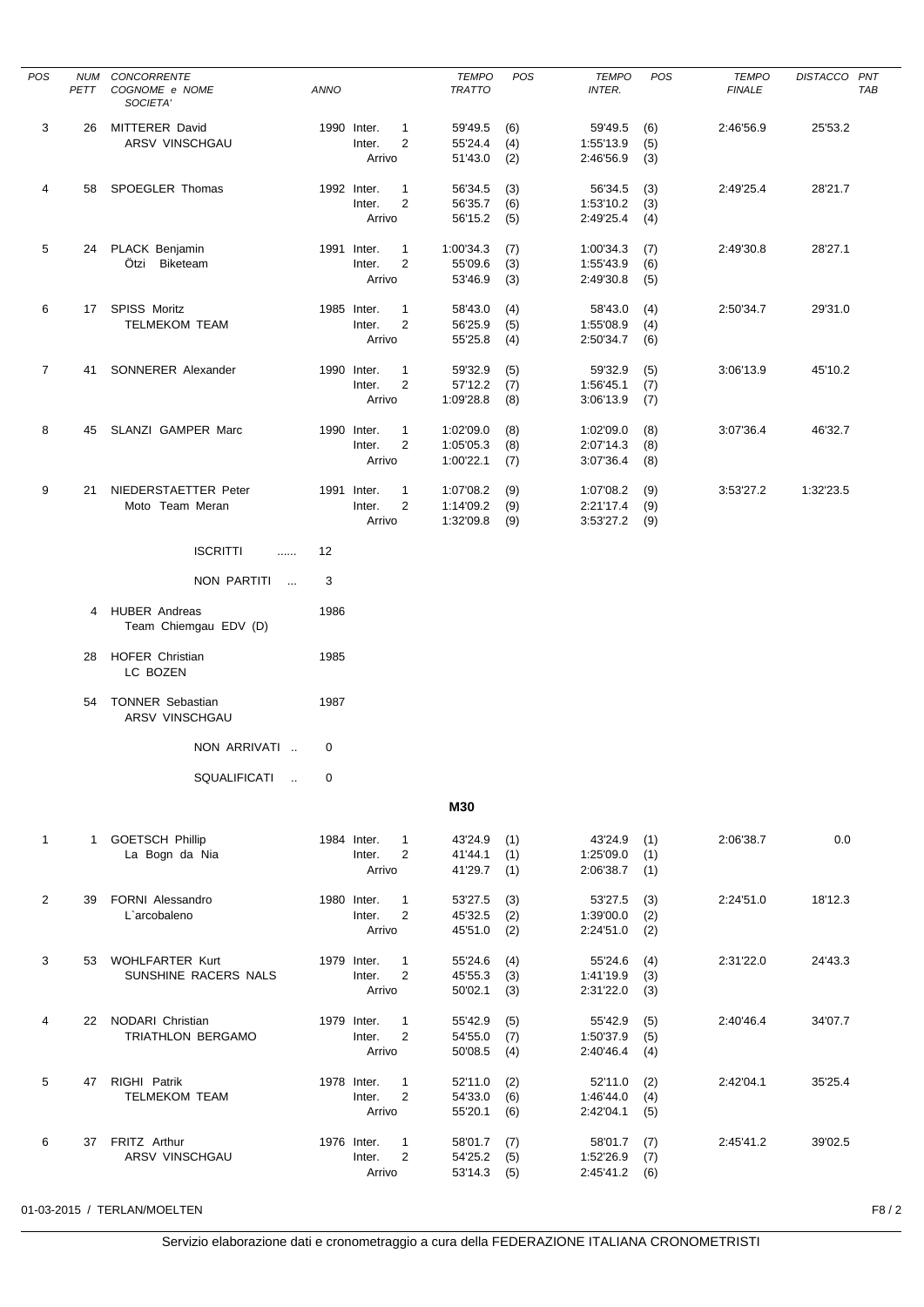| POS            | <b>NUM</b><br>PETT | CONCORRENTE<br>COGNOME e NOME<br>SOCIETA'         | <b>ANNO</b> |                                 |                                | <b>TEMPO</b><br><b>TRATTO</b>       | <b>POS</b>           | <b>TEMPO</b><br>INTER.              | POS                  | <b>TEMPO</b><br><b>FINALE</b> | <b>DISTACCO</b> | PNT<br>TAB |
|----------------|--------------------|---------------------------------------------------|-------------|---------------------------------|--------------------------------|-------------------------------------|----------------------|-------------------------------------|----------------------|-------------------------------|-----------------|------------|
| $\overline{7}$ | 14                 | <b>FACCHINI David</b><br><b>KSV TRIATHLON</b>     |             | 1981 Inter.<br>Inter.<br>Arrivo | 1<br>2                         | 58'17.5<br>53'38.5<br>59'38.5       | (8)<br>(4)<br>(9)    | 58'17.5<br>1:51'56.0<br>2:51'34.5   | (8)<br>(6)<br>(7)    | 2:51'34.5                     | 44'55.8         |            |
| 8              | 34                 | <b>KOFLER Manfred</b><br>ÖTZI BIKE TEAM           |             | 1980 Inter.<br>Inter.<br>Arrivo | $\mathbf{1}$<br>$\overline{2}$ | 59'16.9<br>57'05.5<br>56'55.6       | (9)<br>(8)<br>(7)    | 59'16.9<br>1:56'22.4<br>2:53'18.0   | (9)<br>(8)<br>(8)    | 2:53'18.0                     | 46'39.3         |            |
| 9              | 40                 | <b>BERNHARD Matthias</b><br><b>ASV PARTSCHINS</b> |             | 1978 Inter.<br>Inter.<br>Arrivo | $\mathbf{1}$<br>2              | 57'09.1<br>1:06'47.5<br>57'56.0     | (6)<br>(12)<br>(8)   | 57'09.1<br>2:03'56.6<br>3:01'52.6   | (6)<br>(9)<br>(9)    | 3:01'52.6                     | 55'13.9         |            |
| 10             | 11                 | PLATZGUMMER Michael                               |             | 1984 Inter.<br>Inter.<br>Arrivo | $\mathbf{1}$<br>$\overline{2}$ | 1:02'30.7<br>1:02'49.0<br>1:02'34.7 | (11)<br>(10)<br>(10) | 1:02'30.7<br>2:05'19.7<br>3:07'54.4 | (11)<br>(11)<br>(10) | 3:07'54.4                     | 1:01'15.7       |            |
| 11             | 19                 | <b>ZANETTI Matteo</b><br>Orobie Cup MTB Team      |             | 1979 Inter.<br>Inter.<br>Arrivo | $\mathbf{1}$<br>2              | 1:02'08.4<br>1:01'50.3<br>1:13'24.6 | (10)<br>(9)<br>(12)  | 1:02'08.4<br>2:03'58.7<br>3:17'23.3 | (10)<br>(10)<br>(11) | 3:17'23.3                     | 1:10'44.6       |            |
| 12             | 6                  | <b>PRANTL Peter</b><br>SV LANA                    |             | 1978 Inter.<br>Inter.<br>Arrivo | $\mathbf{1}$<br>2              | 1:11'44.4<br>1:06'13.4<br>1:03'38.5 | (13)<br>(11)<br>(11) | 1:11'44.4<br>2:17'57.8<br>3:21'36.3 | (13)<br>(13)<br>(12) | 3:21'36.3                     | 1:14'57.6       |            |
| 13             | 55                 | PLATTNER Robert                                   |             | 1975 Inter.<br>Inter.<br>Arrivo | 1<br>2                         | 1:03'17.8<br>1:11'05.8<br>1:16'42.9 | (12)<br>(13)<br>(13) | 1:03'17.8<br>2:14'23.6<br>3:31'06.5 | (12)<br>(12)<br>(13) | 3:31'06.5                     | 1:24'27.8       |            |
| 14             |                    | 42 EGGER Hannes                                   |             | 1977 Inter.<br>Inter.<br>Arrivo | $\mathbf{1}$<br>$\overline{2}$ | 1:18'55.6<br>1:26'50.1<br>1:41'04.5 | (14)<br>(14)<br>(14) | 1:18'55.6<br>2:45'45.7<br>4:26'50.2 | (14)<br>(14)<br>(14) | 4:26'50.2                     | 2:20'11.5       |            |
|                |                    | <b>ISCRITTI</b><br>.                              | 14          |                                 |                                |                                     |                      |                                     |                      |                               |                 |            |
|                |                    | NON PARTITI<br>$\sim$                             | 0           |                                 |                                |                                     |                      |                                     |                      |                               |                 |            |
|                |                    | NON ARRIVATI                                      | 0           |                                 |                                |                                     |                      |                                     |                      |                               |                 |            |
|                |                    | SQUALIFICATI<br>$\sim$                            | 0           |                                 |                                |                                     |                      |                                     |                      |                               |                 |            |
|                |                    |                                                   |             |                                 |                                | M40                                 |                      |                                     |                      |                               |                 |            |
| $\mathbf{1}$   |                    | 3 WEISENHORN Oswald<br>ARSV VINSCHGAU             |             | 1970 Inter.<br>Inter.<br>Arrivo | 1<br>$\overline{2}$            | 48'30.4<br>43'05.8<br>40'10.6       | (2)<br>(1)<br>(1)    | 48'30.4<br>1:31'36.2<br>2:11'46.8   | (2)<br>(1)<br>(1)    | 2:11'46.8                     | 0.0             |            |
| $\overline{2}$ |                    | 2 OSELE Roland<br><b>TELMEKOM TEAM</b>            |             | 1970 Inter.<br>Inter.<br>Arrivo | $\mathbf{1}$<br>$\overline{2}$ | 48'31.2<br>43'49.7<br>43'23.8       | (3)<br>(2)<br>(2)    | 48'31.2<br>1:32'20.9<br>2:15'44.7   | (3)<br>(2)<br>(2)    | 2:15'44.7                     | 3'57.9          |            |
| 3              |                    | 50 KOFLER Andreas<br>Sportgruppe<br>Berufsfeuer   |             | 1966 Inter.<br>Inter.<br>Arrivo | $\mathbf{1}$<br>$\overline{2}$ | 52'12.5<br>47'58.1<br>45'21.3       | (7)<br>(3)<br>(3)    | 52'12.5<br>1:40'10.6<br>2:25'31.9   | (7)<br>(4)<br>(3)    | 2:25'31.9                     | 13'45.1         |            |
| 4              | 60                 | INNERHOFER Paul                                   |             | 1974 Inter.<br>Inter.<br>Arrivo | $\mathbf{1}$<br>2              | 48'29.8<br>51'30.7<br>45'56.9       | (1)<br>(6)<br>(4)    | 48'29.8<br>1:40'00.5<br>2:25'57.4   | (1)<br>(3)<br>(4)    | 2:25'57.4                     | 14'10.6         |            |
| 5              |                    | 35 STROBL Marcus<br>Pele Race Team (D)            |             | 1971 Inter.<br>Inter.<br>Arrivo | $\mathbf{1}$<br>$\overline{2}$ | 50'29.6<br>50'25.5<br>48'35.1       | (5)<br>(4)<br>(7)    | 50'29.6<br>1:40'55.1<br>2:29'30.2   | (5)<br>(5)<br>(5)    | 2:29'30.2                     | 17'43.4         |            |
| 6              | 36                 | <b>TAPPEINER Karl</b><br>ARSV VINSCHGAU           |             | 1967 Inter.<br>Inter.<br>Arrivo | $\mathbf{1}$<br>$\overline{2}$ | 53'12.1<br>50'37.7<br>47'09.3       | (8)<br>(5)<br>(5)    | 53'12.1<br>1:43'49.8<br>2:30'59.1   | (8)<br>(6)<br>(6)    | 2:30'59.1                     | 19'12.3         |            |
| $\overline{7}$ | 25                 | <b>WENIN Oswald</b><br><b>TELMEKOM TEAM</b>       |             | 1965 Inter.<br>Inter.<br>Arrivo | 1<br>$\overline{2}$            | 50'24.9<br>54'56.0<br>47'21.3       | (4)<br>(12)<br>(6)   | 50'24.9<br>1:45'20.9<br>2:32'42.2   | (4)<br>(7)<br>(7)    | 2:32'42.2                     | 20'55.4         |            |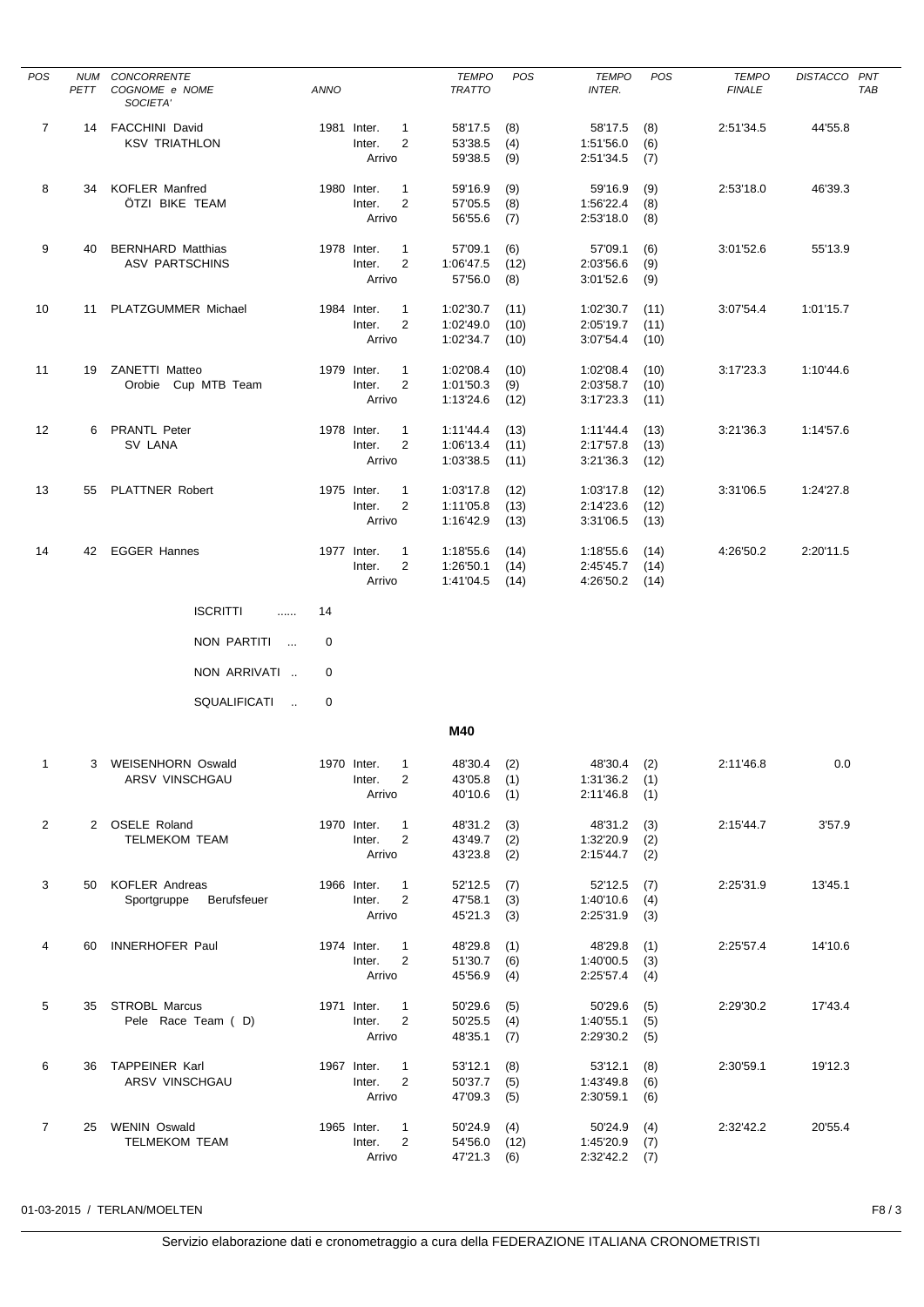| <b>POS</b> | NUM<br>PETT | CONCORRENTE<br>COGNOME e NOME<br>SOCIETA'        | <b>ANNO</b> |                                 |                                | <b>TEMPO</b><br><b>TRATTO</b>          | POS                  | <b>TEMPO</b><br><b>INTER.</b>              | <b>POS</b>           | <b>TEMPO</b><br><b>FINALE</b> | DISTACCO PNT | TAB |
|------------|-------------|--------------------------------------------------|-------------|---------------------------------|--------------------------------|----------------------------------------|----------------------|--------------------------------------------|----------------------|-------------------------------|--------------|-----|
| 8          | 33          | <b>ZOEGGELER Werner</b><br>EDELROT LANA          | 1969 Inter. | Inter.<br>Arrivo                | $\mathbf{1}$<br>$\overline{2}$ | 54'43.1<br>53'16.1<br>53'03.4          | (9)<br>(8)<br>(10)   | 54'43.1<br>1:47'59.2<br>2:41'02.6          | (9)<br>(9)<br>(8)    | 2:41'02.6                     | 29'15.8      |     |
| 9          | 44          | <b>PIXNER Rainhard</b><br>ASC ALGUND             | 1971 Inter. | Inter.<br>Arrivo                | $\mathbf{1}$<br>$\overline{2}$ | 52'00.4<br>55'35.9<br>55'16.0          | (6)<br>(14)<br>(13)  | 52'00.4<br>1:47'36.3<br>2:42'52.3          | (6)<br>(8)<br>(9)    | 2:42'52.3                     | 31'05.5      |     |
| 10         | 23          | PARIS Georg<br>SV Edelrot<br>Lana                | 1974 Inter. | Inter.<br>Arrivo                | $\mathbf{1}$<br>$\overline{2}$ | 54'47.8<br>53'39.5<br>55'24.0          | (10)<br>(9)<br>(14)  | 54'47.8<br>1:48'27.3<br>2:43'51.3          | (10)<br>(10)<br>(10) | 2:43'51.3                     | 32'04.5      |     |
| 11         | 51          | EGGER FUTSCHI Karl<br>SOLTNFLITZER               | 1970 Inter. | Inter.<br>Arrivo                | $\mathbf{1}$<br>$\overline{2}$ | 56'32.6<br>53'49.5<br>53'29.9          | (13)<br>(10)<br>(11) | 56'32.6<br>1:50'22.1<br>2:43'52.0          | (13)<br>(12)<br>(11) | 2:43'52.0                     | 32'05.2      |     |
| 12         | 38          | <b>GIACOMELLI Giuliano</b><br>Senza Freni        | 1972 Inter. | Inter.<br>Arrivo                | $\mathbf{1}$<br>$\overline{2}$ | 56'27.2<br>53'03.6<br>56'13.0          | (12)<br>(7)<br>(15)  | 56'27.2<br>1:49'30.8<br>2:45'43.8          | (12)<br>(11)<br>(12) | 2:45'43.8                     | 33'57.0      |     |
| 13         | 52          | <b>EGGER Norbert</b><br><b>SOLTNFLITZER</b>      | 1969 Inter. | Inter.<br>Arrivo                | 1<br>$\overline{2}$            | 56'54.9<br>54'54.9<br>55'04.5          | (14)<br>(11)<br>(12) | 56'54.9<br>1:51'49.8<br>2:46'54.3          | (14)<br>(13)<br>(13) | 2:46'54.3                     | 35'07.5      |     |
| 14         | 15          | <b>HOUSKA David</b><br><b>SC MERAN TRIATHLON</b> | 1973 Inter. | Inter.<br>Arrivo                | 1<br>$\overline{2}$            | 1:00'30.7<br>55'18.2<br>52'01.4        | (16)<br>(13)<br>(9)  | 1:00'30.7<br>1:55'48.9<br>2:47'50.3        | (16)<br>(15)<br>(14) | 2:47'50.3                     | 36'03.5      |     |
| 15         | 16          | VEZZOLI Alberto<br>ASV GOSSENSASS                | 1965 Inter. | Inter.<br>Arrivo                | 1<br>$\overline{2}$            | 57'42.5<br>59'22.5<br>51'43.0          | (15)<br>(17)<br>(8)  | 57'42.5<br>1:57'05.0<br>2:48'48.0          | (15)<br>(16)<br>(15) | 2:48'48.0                     | 37'01.2      |     |
| 16         | 31          | <b>KAMELGER Armin</b><br>SSV Bruneck Triathlon   | 1971 Inter. | Inter.<br>Arrivo                | $\mathbf{1}$<br>$\overline{2}$ | 1:02'29.9<br>57'55.8<br>57'10.6        | (18)<br>(15)<br>(16) | 1:02'29.9<br>2:00'25.7<br>2:57'36.3        | (18)<br>(17)<br>(16) | 2:57'36.3                     | 45'49.5      |     |
| 17         | 49          | THIELE Sven<br>Triathlon<br>Team Vogtland        | 1968 Inter. | Inter.<br>Arrivo                | 1<br>$\overline{2}$            | 54'55.1<br>58'48.2<br>1:04'33.4        | (11)<br>(16)<br>(18) | 54'55.1<br>1:53'43.3<br>2:58'16.7          | (11)<br>(14)<br>(17) | 2:58'16.7                     | 46'29.9      |     |
| 18         | 5           | <b>STOCKER Markus</b><br><b>SC MERAN</b>         | 1965 Inter. | Inter.<br>Arrivo                | 1<br>$\overline{2}$            | 1:03'03.2<br>1:00'01.1<br>57'17.0 (17) | (19)<br>(18)         | 1:03'03.2<br>2:03'04.3<br>$3:00'21.3$ (18) | (19)<br>(18)         | 3:00'21.3                     | 48'34.5      |     |
| 19         | 65          | MACH Roman<br><b>ASV VOELLAN</b>                 |             | 1966 Inter.<br>Inter.<br>Arrivo | $\mathbf{1}$<br>2              | 1:02'16.5<br>1:06'11.9<br>1:05'57.3    | (17)<br>(19)<br>(19) | 1:02'16.5<br>2:08'28.4<br>3:14'25.7        | (17)<br>(19)<br>(19) | 3:14'25.7                     | 1:02'38.9    |     |
|            |             | <b>ISCRITTI</b><br>.<br>NON PARTITI              | 23<br>4     |                                 |                                |                                        |                      |                                            |                      |                               |              |     |
|            |             | 8 PEREZ Marco<br>Ascoli Triathlon                | 1969        |                                 |                                |                                        |                      |                                            |                      |                               |              |     |
|            | 9           | <b>KNOLSEISEN Christian</b><br><b>ASV TIERS</b>  | 1971        |                                 |                                |                                        |                      |                                            |                      |                               |              |     |
|            |             | 13 WALLNOEFER Patrik<br>RENNERCLUB VINSCHGAU     | 1971        |                                 |                                |                                        |                      |                                            |                      |                               |              |     |
|            |             | 27 BONON Chistian<br><b>SG EISACKTAL</b>         | 1972        |                                 |                                |                                        |                      |                                            |                      |                               |              |     |
|            |             | NON ARRIVATI                                     | 0           |                                 |                                |                                        |                      |                                            |                      |                               |              |     |
|            |             | SQUALIFICATI<br>$\sim$                           | 0           |                                 |                                |                                        |                      |                                            |                      |                               |              |     |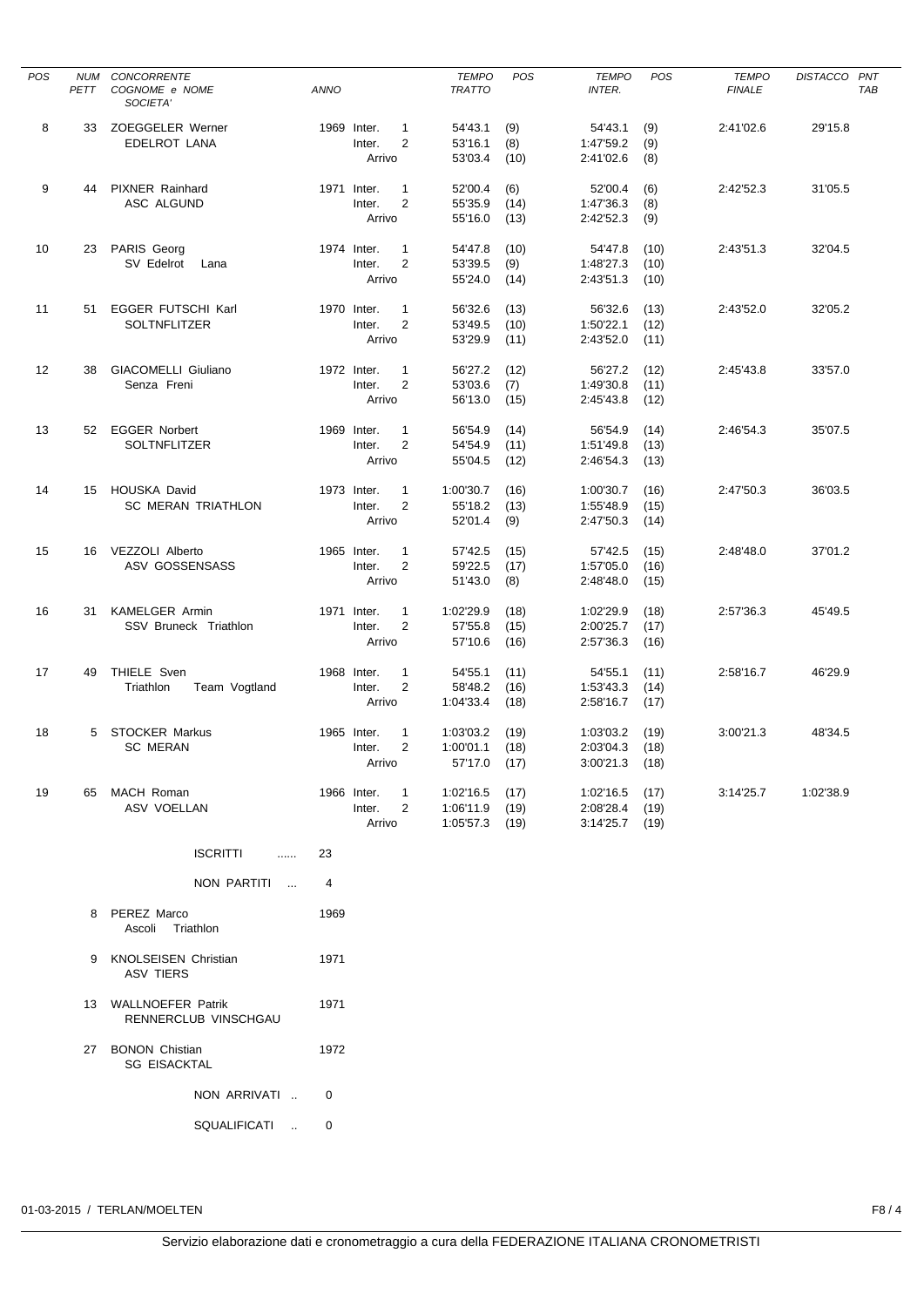| <b>POS</b>     | NUM<br>PETT | CONCORRENTE<br>COGNOME e NOME<br>SOCIETA'   | <b>ANNO</b>    |                                                         | <b>TEMPO</b><br><b>TRATTO</b>        | <b>POS</b>   | <b>TEMPO</b><br><b>INTER.</b>        | POS          | <b>TEMPO</b><br><b>FINALE</b> | DISTACCO PNT | TAB |
|----------------|-------------|---------------------------------------------|----------------|---------------------------------------------------------|--------------------------------------|--------------|--------------------------------------|--------------|-------------------------------|--------------|-----|
|                |             |                                             |                |                                                         | M50                                  |              |                                      |              |                               |              |     |
| $\mathbf{1}$   | 64          | <b>TEUTSCH Paul</b>                         |                | 1964 Inter.<br>1                                        | 51'22.1                              | (2)          | 51'22.1                              | (2)          | 2:32'14.0                     | 0.0          |     |
|                |             | <b>SC MERAN</b>                             |                | $\overline{2}$<br>Inter.                                | 47'43.6                              | (1)          | 1:39'05.7                            | (1)          |                               |              |     |
|                |             |                                             |                | Arrivo                                                  | 53'08.3                              | (2)          | 2:32'14.0                            | (1)          |                               |              |     |
| $\overline{2}$ | 18          | NICOLAZZO Domenico                          |                | 1963 Inter.<br>$\mathbf{1}$                             | 52'24.7                              | (3)          | 52'24.7                              | (3)          | 2:39'29.2                     | 7'15.2       |     |
|                |             | SPORTLER BIKE TEAM                          |                | $\overline{2}$<br>Inter.                                | 54'28.8                              | (4)          | 1:46'53.5                            | (2)          |                               |              |     |
|                |             |                                             |                | Arrivo                                                  | 52'35.7                              | (1)          | 2:39'29.2                            | (2)          |                               |              |     |
| 3              | 61          | <b>HOELLER Karl</b>                         |                | 1962 Inter.<br>$\mathbf{1}$                             | 51'21.3                              | (1)          | 51'21.3                              | (1)          | 2:43'32.7                     | 11'18.7      |     |
|                |             | SV MOELTEN RAIKA                            |                | $\overline{2}$<br>Inter.                                | 57'23.4                              | (5)          | 1:48'44.7                            | (3)          |                               |              |     |
|                |             |                                             |                | Arrivo                                                  | 54'48.0                              | (4)          | 2:43'32.7                            | (3)          |                               |              |     |
| 4              | 32          | <b>PALMA Richard</b>                        |                | 1955 Inter.<br>1                                        | 59'02.8                              | (6)          | 59'02.8                              | (6)          | 2:47'18.2                     | 15'04.2      |     |
|                |             | <b>DYNAMIC BIKE</b>                         |                | $\overline{2}$<br>Inter.                                | 52'51.4                              | (2)          | 1:51'54.2                            | (4)          |                               |              |     |
|                |             |                                             |                | Arrivo                                                  | 55'24.0                              | (5)          | 2:47'18.2                            | (4)          |                               |              |     |
| 5              | 20          | PICHLER Paul                                |                | 1961 Inter.<br>1                                        | 57'03.5                              | (5)          | 57'03.5                              | (5)          | 2:48'52.7                     | 16'38.7      |     |
|                |             | Dynamicbike<br>Team                         |                | $\overline{2}$<br>Inter.                                | 58'03.7                              | (6)          | 1:55'07.2                            | (6)          |                               |              |     |
|                |             |                                             |                | Arrivo                                                  | 53'45.5                              | (3)          | 2:48'52.7                            | (5)          |                               |              |     |
| 6              |             | 7 PLATZGUMMER Alois                         |                | 1964 Inter.<br>$\mathbf{1}$                             | 1:02'29.1                            | (7)          | 1:02'29.1                            | (7)          | 2:52'38.7                     | 20'24.7      |     |
|                |             | ARSV VINSCHGAU                              |                | $\overline{2}$<br>Inter.                                | 54'00.5                              | (3)          | 1:56'29.6                            | (7)          |                               |              |     |
|                |             |                                             |                | Arrivo                                                  | 56'09.1                              | (6)          | 2:52'38.7                            | (6)          |                               |              |     |
| $\overline{7}$ | 48          | <b>HUBER Peter</b>                          |                | 1959 Inter.<br>$\mathbf{1}$                             |                                      |              |                                      |              | 2:55'07.5                     | 22'53.5      |     |
|                |             | <b>SOLTNFLITZER</b>                         |                | $\overline{2}$<br>Inter.                                | 55'14.2<br>58'55.0                   | (4)<br>(7)   | 55'14.2<br>1:54'09.2                 | (4)<br>(5)   |                               |              |     |
|                |             |                                             |                | Arrivo                                                  | 1:00'58.3                            | (7)          | 2:55'07.5                            | (7)          |                               |              |     |
|                |             |                                             |                |                                                         |                                      |              |                                      |              |                               |              |     |
| 8              | 43          | IARDINO Giorgio<br>ASD Alpinjet             |                | 1957 Inter.<br>$\mathbf{1}$<br>$\overline{2}$<br>Inter. | 1:03'51.2<br>1:07'32.9               | (8)<br>(8)   | 1:03'51.2<br>2:11'24.1               | (8)<br>(8)   | 3:28'02.6                     | 55'48.6      |     |
|                |             |                                             |                | Arrivo                                                  | 1:16'38.5                            | (8)          | 3:28'02.6                            | (8)          |                               |              |     |
|                |             |                                             |                |                                                         | 1:08'57.1                            |              |                                      |              |                               |              |     |
| 9              | 30          | OLIVOTTO Paolo<br>TRIATHLON ALTO ADIGE A.   |                | 1961 Inter.<br>$\mathbf{1}$<br>2<br>Inter.              | 1:12'58.0                            | (10)<br>(9)  | 1:08'57.1<br>2:21'55.1               | (10)<br>(9)  | 3:41'16.6                     | 1:09'02.6    |     |
|                |             |                                             |                | Arrivo                                                  | 1:19'21.5                            | (9)          | 3:41'16.6                            | (9)          |                               |              |     |
| 10             | 57          | WIESER Anton                                |                | 1964 Inter.<br>$\mathbf{1}$                             | 1:05'31.2                            | (9)          | 1:05'31.2                            | (9)          | 3:50'35.5                     | 1:18'21.5    |     |
|                |             | SOLTNFLITZER                                |                | $\overline{2}$<br>Inter.                                | 1:17'14.0                            | (11)         | 2:22'45.2                            | (10)         |                               |              |     |
|                |             |                                             |                | Arrivo                                                  | 1:27'50.3                            | (11)         | 3:50'35.5                            | (10)         |                               |              |     |
|                |             |                                             |                |                                                         |                                      |              |                                      |              |                               |              |     |
| 11             |             | 10 BARBARI Andrea<br>Ski Alp Gossensass     |                | 1959 Inter. 1<br>Inter.<br>$\overline{2}$               | $1:14'03.4$ (11)<br>$1:15'37.0$ (10) |              | $1:14'03.4$ (11)<br>$2:29'40.4$ (11) |              | 3:56'59.8                     | 1:24'45.8    |     |
|                |             |                                             |                | Arrivo                                                  | 1:27'19.4                            | (10)         | 3:56'59.8                            | (11)         |                               |              |     |
|                |             | 29 AGRIZZI Emanuele                         |                |                                                         |                                      |              |                                      |              |                               |              |     |
| 12             |             | 3V Bolzano                                  |                | 1956 Inter.<br>$\mathbf{1}$<br>Inter.<br>2              | 1:16'06.1<br>1:23'03.9               | (12)<br>(12) | 1:16'06.1<br>2:39'10.0               | (12)<br>(12) | 4:18'04.8                     | 1:45'50.8    |     |
|                |             |                                             |                | Arrivo                                                  | 1:38'54.8                            | (12)         | 4:18'04.8                            | (12)         |                               |              |     |
|                |             | <b>ISCRITTI</b><br>$\cdots$                 | 13             |                                                         |                                      |              |                                      |              |                               |              |     |
|                |             | NON PARTITI                                 | $\overline{1}$ |                                                         |                                      |              |                                      |              |                               |              |     |
|                |             |                                             |                |                                                         |                                      |              |                                      |              |                               |              |     |
|                | 46          | ALBERTINI Fabrizio<br>POLISPORTIVA VIPITENO | 1959           |                                                         |                                      |              |                                      |              |                               |              |     |
|                |             | NON ARRIVATI                                | 0              |                                                         |                                      |              |                                      |              |                               |              |     |
|                |             | SQUALIFICATI                                | 0              |                                                         |                                      |              |                                      |              |                               |              |     |
|                |             |                                             |                |                                                         | $M51+$                               |              |                                      |              |                               |              |     |
|                |             | <b>ISCRITTI</b>                             |                |                                                         |                                      |              |                                      |              |                               |              |     |
|                |             | NON PARTITI                                 | $\overline{1}$ |                                                         |                                      |              |                                      |              |                               |              |     |
|                |             | 56 THALER Josef                             | 1947           |                                                         |                                      |              |                                      |              |                               |              |     |
|                |             |                                             |                |                                                         |                                      |              |                                      |              |                               |              |     |